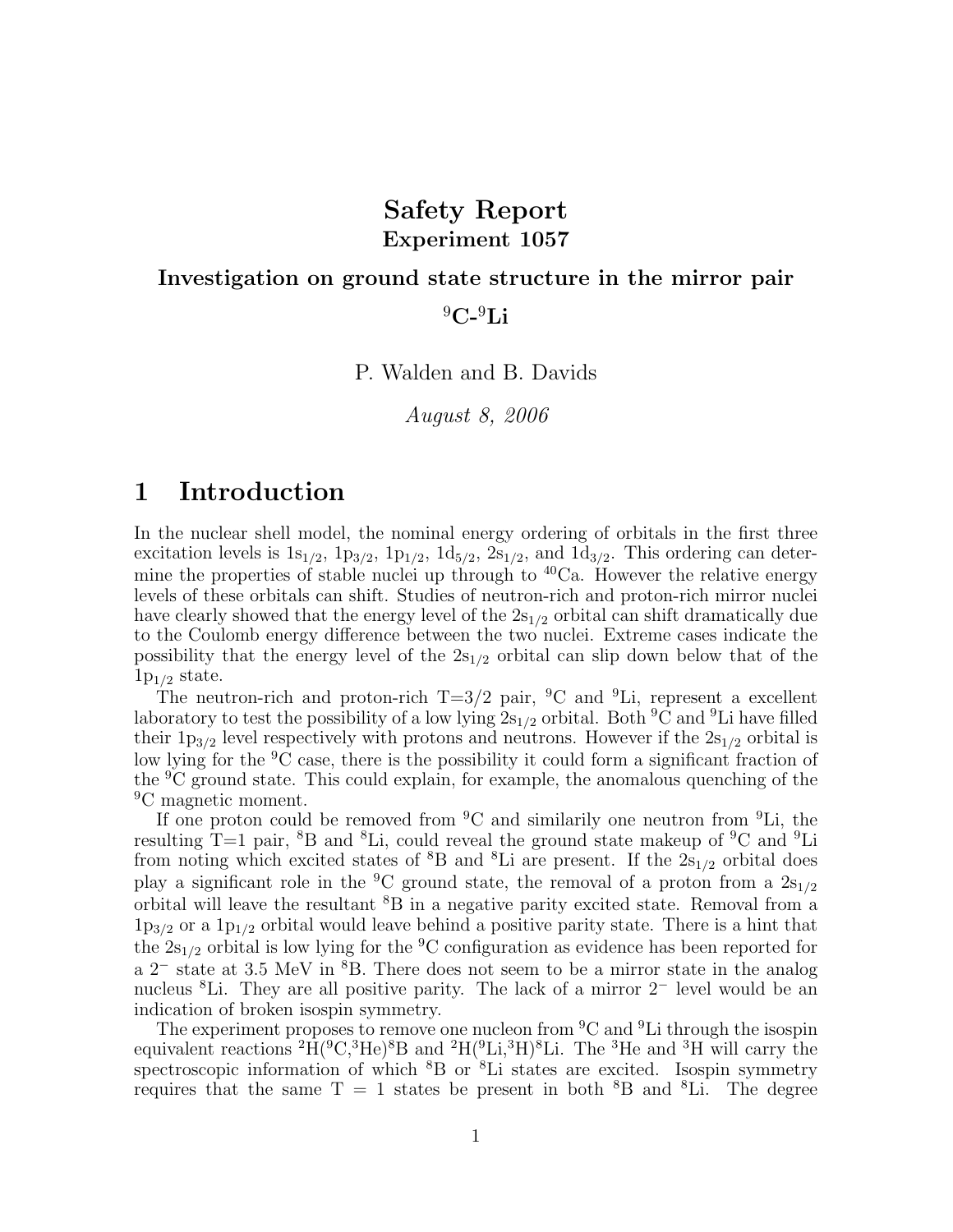of difference between the energy level spectra is indicative of the amount of isospin breaking. The presence of a  $2^-$  state in  ${}^8B$ , which has no analog  ${}^8Li$  state, would indicate direct isospin breaking and the degree to which the  $2s_{1/2}$  orbital plays a role in the <sup>9</sup>C ground state.

#### 2 Description of the Experiment

The experiment will take place in two phases, one with radioactive <sup>9</sup>Li and <sup>8</sup>Li beams, and one with a radioactive <sup>9</sup>C beam. This report focuses exclusively on the first phase of the experiment, which will take place between 17 and 28 August 2006 and employ only Li beams. The location of the experiment will be the TUDA facility in the ISAC-I hall. The experiment will use S2 and LEDA silicon strip detectors. The configuration of these detectors has been used before in the E1031<sup>12</sup>C-<sup>12</sup>C fusion run of April 2006. The E1057 configuration is shown in the figure. The beams required for this experiment are  $2+{}^{9}Li$ ,  $2+{}^{8}Li$ ,  $4+{}^{18}O$ , and  $4+{}^{16}O$ . The latter two are stable beams used to establish tunes for the radioactive species. The energy required for the  ${}^{9}$ Li run is 1.68 MeV/u or 15.12 MeV. In order to have some guidance on the exit channel parameters, there will be an elastic scattering run using a  ${}^{8}$ Li beam at two different energies, 1.6 MeV/u  $(14.4 \text{ MeV})$  and 1 MeV/u  $(9 \text{ MeV})$ .

The target ladder was used in the previous TUDA experiment, E1056. The target will be a self supported foil of 100  $\mu$ g/cm<sup>2</sup> of  $(CD_2)_n$ . The layout for the target ladder is shown in the figure.

The dominant backgrounds in this experiment will come from elastic scattering of Li on carbon. The ion energies for these events are different from those from deuterium and can be separated from the desired signal. There will also be background from the radioactive beam decays. The decay chain for <sup>9</sup>Li is <sup>9</sup>Li( $\beta$ <sup>-</sup>)<sup>9</sup>Be(n)<sup>8</sup>Be $\rightarrow$ 2 $\alpha$ . The  $\beta$  particles will have a rather low pulse height signal in the detectors and no timing correlation with the RF. These should be easily distinguishable from good events. The two  $\alpha$  decays will be quite inconvenient. However TDC-RF correlation and background subtraction should reduce this background to a manageable level.

Normalization for the experiment will be done in two ways, one of which requires a new device which is presently being installed behind the TUDA chamber as is shown in the attached figure. The device is a channeltron supplied by the beam diagnostics group. It will be mounted in a standard ISAC diagnostics box clamped to the TUDA stand. It works by inserting a metal target in the beam line to intercept and stop the beam. Secondary emission electrons will be knocked out of the surface and pulled toward the channeltron by an electric field created by the application of the appropriate bias. The channeltron is essentially one element of a micro-channel plate which acts like a dynode chain in a photo-multiplier. The electron current emerging from the channeltron can be amplified, discriminated, and counted. It should operate in the flux range of this experiment,  $10^6$  pps. Although we don't plan to use high-intensity beams for tuning, the diagnostic box will be equipped with a faraday cup for current integration, which can be used if the metal foil used for a channeltron target is removed. The other normalization method is simply counting the elastically scattered Li ions using the forward Si detectors.

The TUDA acquisition system is VME based and capable of acquiring data from up to 512 electronic channels, which is more than enough for the proposed setup (max.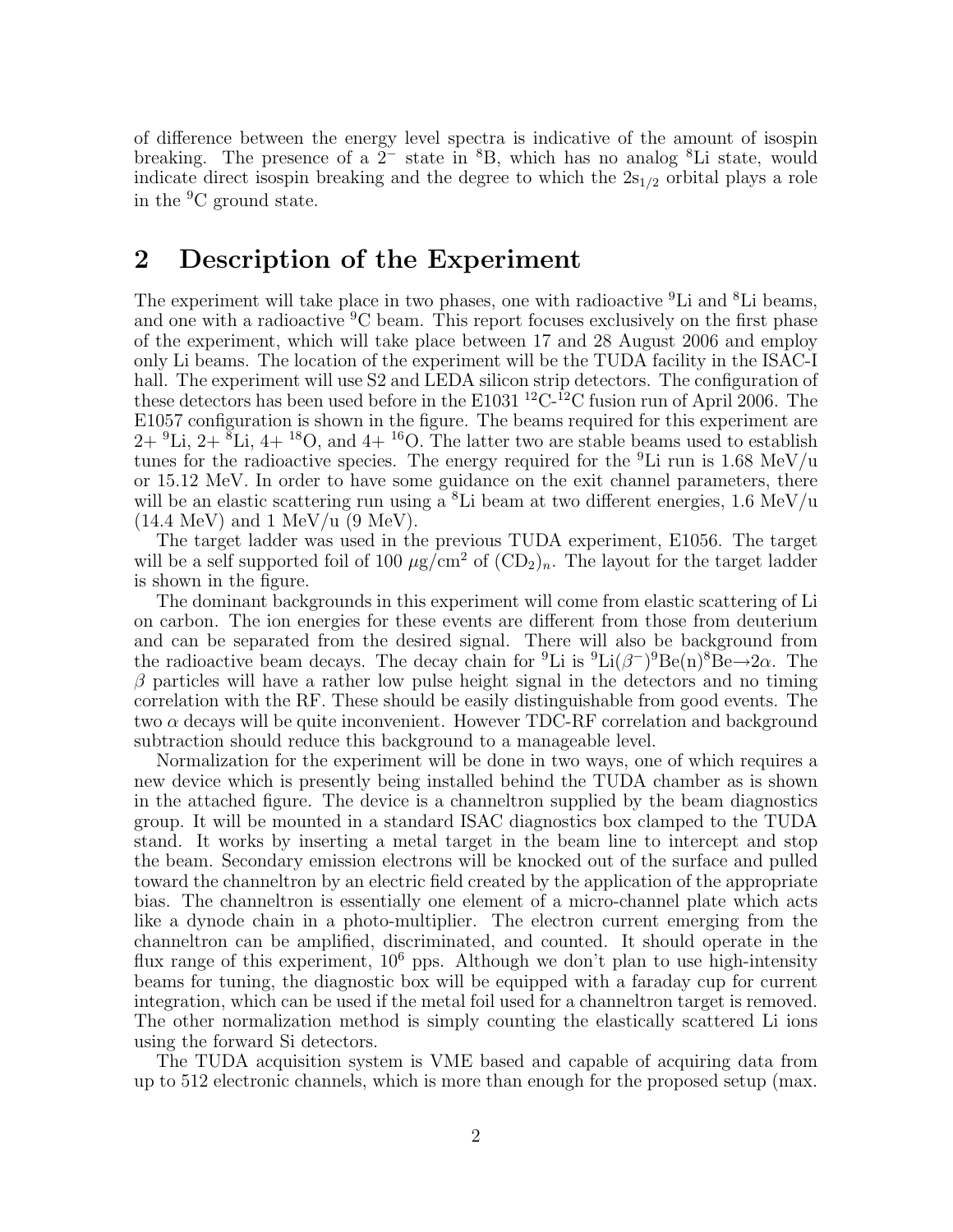Table 1: Radiation fields observed around TUDA in  $\mu$ Sv/hr for a <sup>8</sup>Li beam flux of  $2\times10^{7}$  s<sup>-1</sup>

|      |       | $\text{Collimator}$ $\text{FCUP}$ distance(m) |
|------|-------|-----------------------------------------------|
| 1700 | >2000 | contact                                       |
| 50   | 100   | 0.5                                           |
| 10   | 30    | 1.0                                           |

320). The VME DAQ is also capable of handling up to 20 kHz event rate and again this should be more than sufficient for this experiment. The data will be acquired online event by event allowing cuts and coincidence requirements to be applied offline as necessary. The data being acquired will be monitored online using a Sun workstation to verify beam and target status and detector/electronics stability. The electronics and the data aquisition system that will be used is the fairly standard TUDA setup, and except for some minor modifications and upgrades, has been used for all the previous TUDA experiments. The present electronics setup and DAQ was used as recently as July 2006 for the E1056  $^7$ Li( $^8$ Li, $^7$ Li) $^8$ Li experiment.

#### 3 Safety Concerns

The present experiment is almost a standard TUDA setup except for the channeltron box, and should have no real safety issues other than RIB. The HV bias supplied to the current integrators comes via a interlocked current-limited power supply that runs with or without beam. Running ethanol in the preamp chiller was approved for previous experiments. The instrumentation for the channeltron is still in a state of evolution, and cannot be commented on at this point. It involves HV, but hookup is viewed to be similar to that of the bias shields for E1031 which was run in April 2006. The channeltron is a low current device and the HV P/S will be current limited. Thus the probability of even a mild electric shock, the sort that would cause only discomfort and present no serious risk of injury, should be low. There are no substantive safety concerns for this experiment apart from the radiation fields produced by the decay of the beam.

The upcoming experimental run will utilize fluxes of  $10^6$  s<sup>-1</sup> of <sup>9</sup>Li and up to  $5\times10^6$  s<sup>-1</sup> of <sup>8</sup>Li. The recent Loveland experiment, E1023, has shown that such high fluxes of <sup>9</sup>Li are readily available. Except for the neutron decay, the decay chain of <sup>9</sup>Li, <sup>9</sup>Li( $\beta$ <sup>-</sup>)<sup>9</sup>Be(n)<sup>8</sup>Be→2 $\alpha$ , is similar to that of <sup>8</sup>Li in that for each case a high energy electron can be emitted (13.59 MeV endpoint for  ${}^{9}$ Li and 12.96 MeV for  ${}^{8}$ Li). Hence the expected beta and gamma fields of <sup>9</sup>Li can be predicted from the July 2006 E1056 <sup>8</sup>Li run at TUDA. The table gives the results of radiation surveys conducted during E1056.

The requested <sup>9</sup>Li beam flux will be down a factor of 20 from the E1056 beam flux. Hence the expected radiation fields due to  $\beta$  decays and the associated bremsstrahlung will be a factor of 20 lower than what is stated in the table. At 1m from the chamber, the expected fields will be well below the 10  $\mu$ Sv/hr limit for casual occupancy.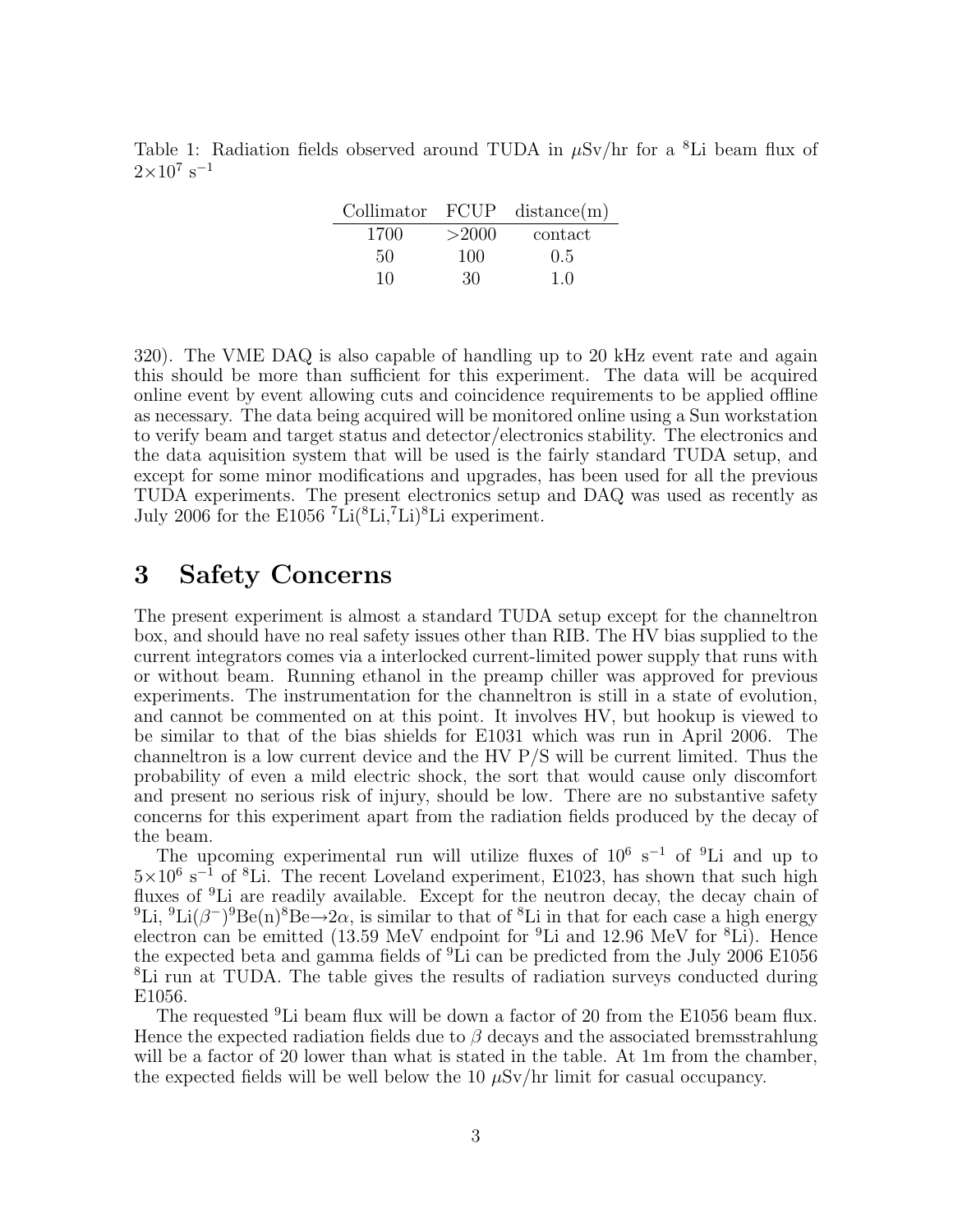In 50% of the decays, where the  ${}^{9}$ Li does not beta decay into the  ${}^{9}$ Be ground state, the excited <sup>9</sup>Be state will distintegate into a neutron and two alpha particles via an intermediate <sup>8</sup>B state. The alphas are no problem as they cannot exit the chamber. However the neutrons emitted can have some radiological consequences. In 44% of the decays neutrons of about 0.7 MeV will be emitted and in 4.5% of the decays the neutron energy will be about 7.7 MeV.

Fortunately there are measurements of the radiological effects of these neutron decays. Surveys conducted during experiment E1023 reported 65  $\mu$ Sv/hr at two meters and zero degrees from the beam stop for a beam of 1.5 ppA of  ${}^{9}$ Li. The requested beam flux for E1057 is 0.15 ppA, down by a factor of 10 from experiment E1023. Hence the neutron radiation fields are expected to be 1/10 as large as those in E1023, and will therefore be more easily manageable.

The maximum <sup>8</sup>Li beam flux will be  $1/4$  of that delivered to experiment E1056. Therefore we expect that the radiation fields will not exceed 1/4 of those measured during E1056. Of course, the <sup>8</sup>Li beam does not decay by neutron emission, so the neutron radiation field will not be hazardous during this part of the experiment.

The safety procedure for this experiment follows. The area surrounding the TUDA chamber will be barricaded to prevent access within 2 m of the TUDA beam dump and the beamline FCUP (FC4) during the initial beam tuning. Once the  ${}^{9}$ Li tune of  $10<sup>6</sup>$  pps is established, field measurements will be done for:

- 1. The beamline faraday cup, FC4, intercepting the beam.
- 2. The TUDA beam dump intercepting the beam. This situation has 2 cases:
	- (a) Empty target ladder location in the beam, channeltron foil intercepting.
	- (b)  $(CD_2)_n$  target in the beam, channeltron foil intercepting.

Gamma, beta and neutron monitors will be used in the measurements. Case  $2(b)$ , with the  $(CD_2)_n$  and channeltron foil targets in place, will be the normal running condition. A detailed survey will be done for this case and barricades and notices will be setup accordingly.